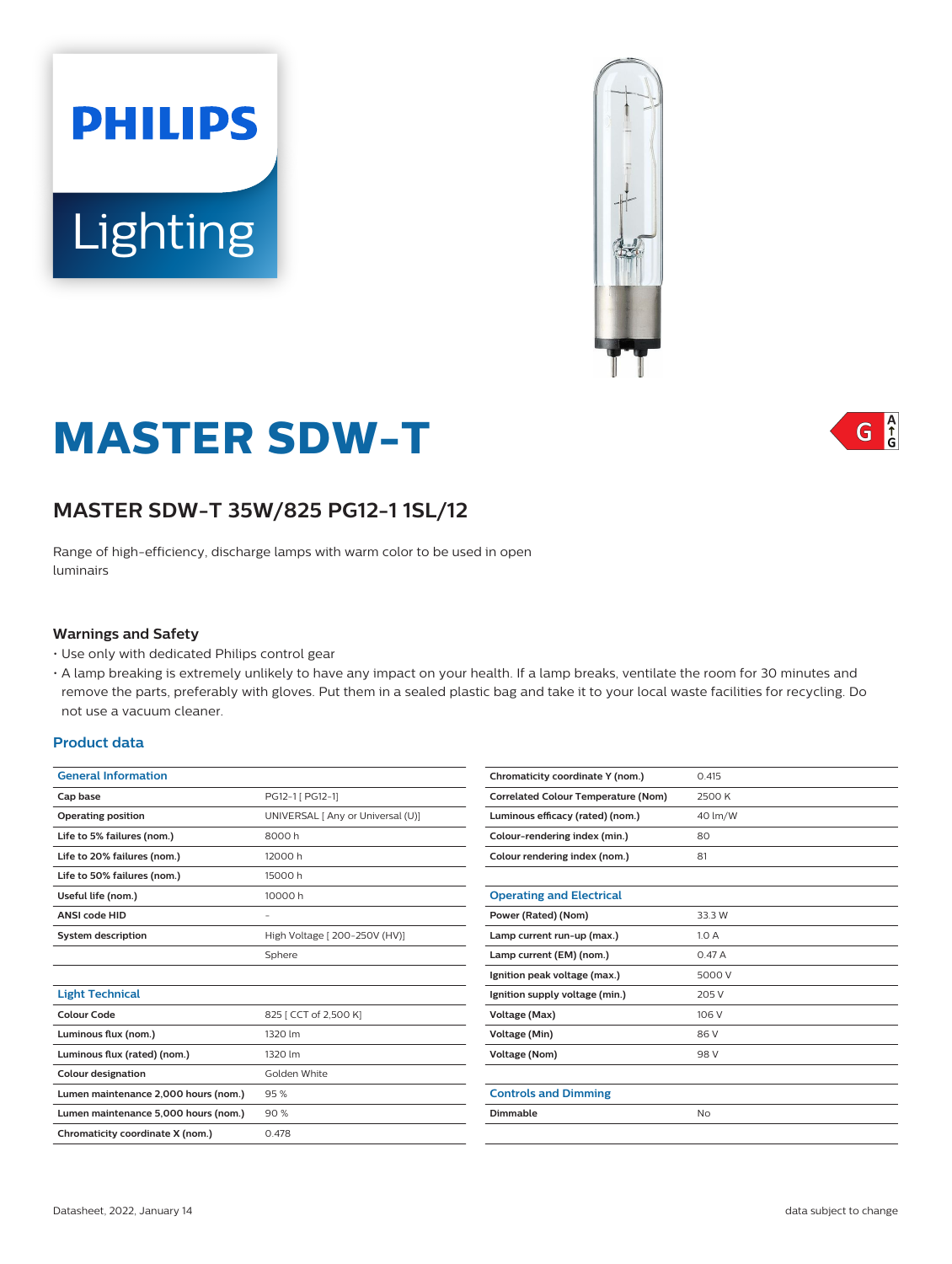## **MASTER SDW-T**

| <b>Mechanical and Housing</b>        |                   |
|--------------------------------------|-------------------|
| <b>Lamp Finish</b>                   | Clear             |
| <b>Bulb material</b>                 | Soft Glass        |
| <b>Bulb shape</b>                    | T31 [ T 31mm]     |
|                                      |                   |
| <b>Approval and Application</b>      |                   |
| <b>Energy Efficiency Class</b>       | G                 |
| Mercury (Hg) content (max.)          | 3.8 <sub>mg</sub> |
| Mercury (Hg) content (nom.)          | 3.8 <sub>mg</sub> |
| Energy consumption kWh/1,000 hours   | 34 kWh            |
|                                      | 473395            |
|                                      |                   |
| <b>Luminaire Design Requirements</b> |                   |
| Bulb temperature (max.)              | 350 °C            |

| Cap-base temperature (max.)       | 120 °C                             |
|-----------------------------------|------------------------------------|
|                                   |                                    |
| <b>Product Data</b>               |                                    |
| Full product code                 | 871150073402015                    |
| Order product name                | MASTER SDW-T 35W/825 PG12-1 1SL/12 |
| EAN/UPC - product                 | 8711500734020                      |
| Order code                        | 73402015                           |
| SAP numerator – quantity per pack |                                    |
| Numerator – packs per outer box   | 12                                 |
| <b>SAP material</b>               | 928153809230                       |
| SAP net weight (piece)            | $0.048$ kg                         |
| <b>ILCOS code</b>                 | STH-35-H/E-PG12                    |

#### **Dimensional drawing**



**Product D (max) O L C (max)** MASTER SDW-T 35W/825 PG12-1 1SL/12 32 mm 12.7 mm 91 mm 149 mm

**MASTER SDW-T 35W/825 PG12-1 1SL/12**

#### **Photometric data**



**LDLD\_SDW-T-Light distribution diagram**



**LDPO\_SDW-T\_35W\_50W\_100W-Spectral power distribution Colour**